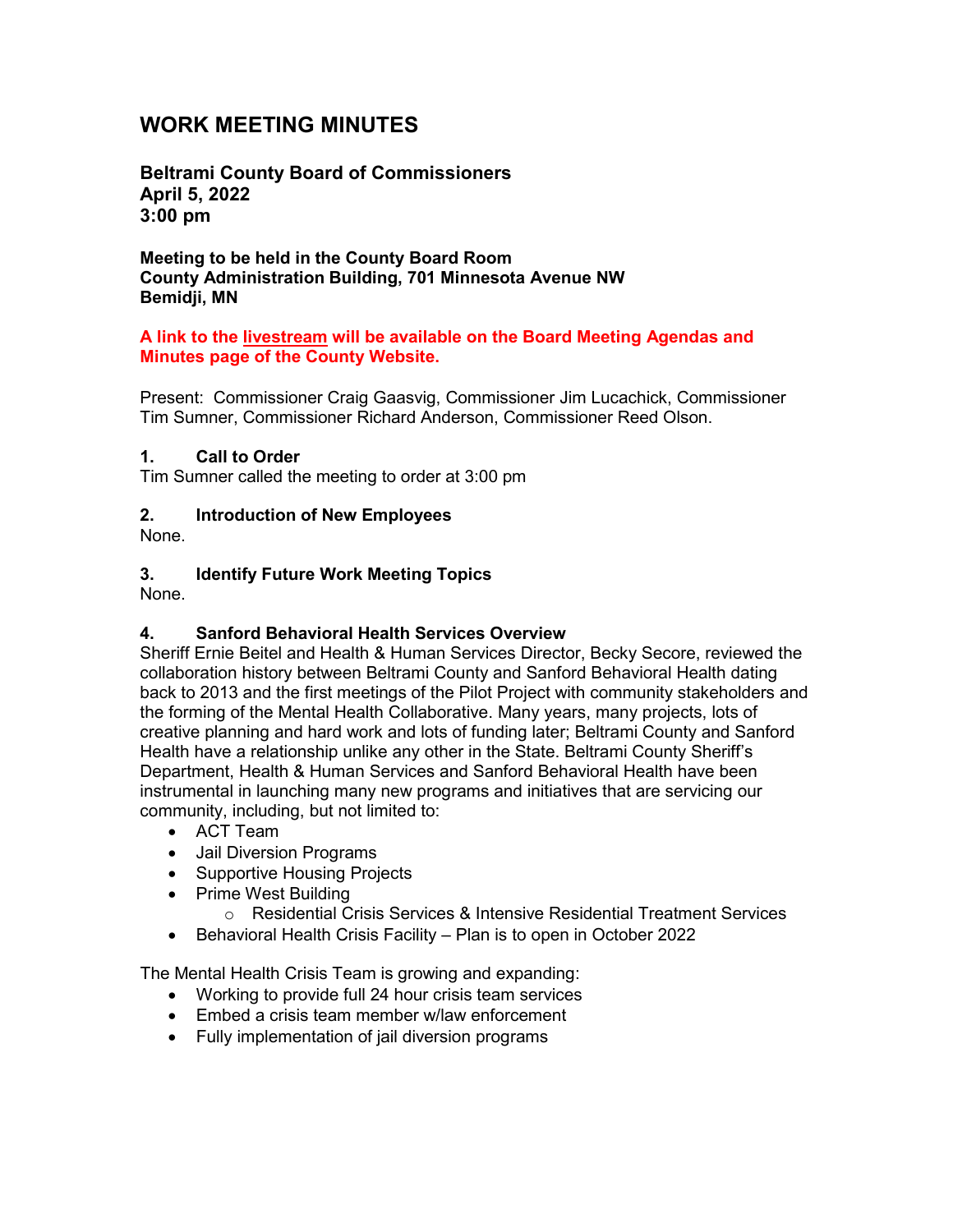Susan Jarvis and Jay Coughenour from Sanford Behavioral Health then provided a update on services provided and programs that have been implemented along the continuum of care to fill gaps in service beginning in 2017 through 2022.

Sanford Health investments, grants and behavioral health service expansions have been extensive. Over \$14 million in new behavioral health service grants have been awarded to the community since 2018, with Beltrami County working hand in hand with Sanford.

### **5. Community Health Board**

Public Health Director, Megan Heuer began by addressing a question from the Board regarding the T21 project supported by Beltrami County and passed by Federal legislature in 2019. It is still in place and will be a topic for a future Community Health Board update. Ms. Heuer also reviewed:

• Rural Maternity Obstetrics Management Strategies Grant that runs from Sept 2021-Aug 2025. The goal is for a universal home visiting model. Includes one Family Home Visiting Position.

On going staffing shortages are continuing to impact Public Health. Current openings include:

- 2 openings in Family Health
- 2 openings in Managed Care

The Board was also invited to submit suggestions for future Community Health Board updates.

### **6. CSAH 20 Project Update**

Highway Engineer, Bruce Hasbargen provided a CSAH 20 Project Update:

The CSAH 20 reconstruction project has encountered delays during development. The acquisition of right of way from the State Park is still under federal review. Staff is still working with the Bemidji Town and Country Club on right of way acquisition. There is another delay with the Turtle River Township which is still reviewing the CUP application for a planned granular borrow source. Resolution of these issues is expected, however with the uncertain timing it does not allow moving forward with the project as originally planned. Instead of starting this spring, the plan will be for a late summer start and a completion date next summer. The later start will allow the project to be phased and give more time for settlement of the surcharge and overall provide for better construction. Start date is tentatively set for August 15.

To help balance workload the Highway Department will advance a project that was planned for next year. The CSAH 12, Power Dam Rd, from CSAH 27 to CSAH 39, 11.50 miles, thin overlay project will be advanced. It will be combined with the CSAH 57 surfacing project which should make for better bid prices with the larger quantities.

### **7. Tax System and Assessments for 2023 Update**

Assessor, Joe Skerik stated that the move to the Tyler Technologies Software for Tax and Cama is up and running successfully.

2022 is also the year for exempt assessments to be updated. This process occurs every 6 years.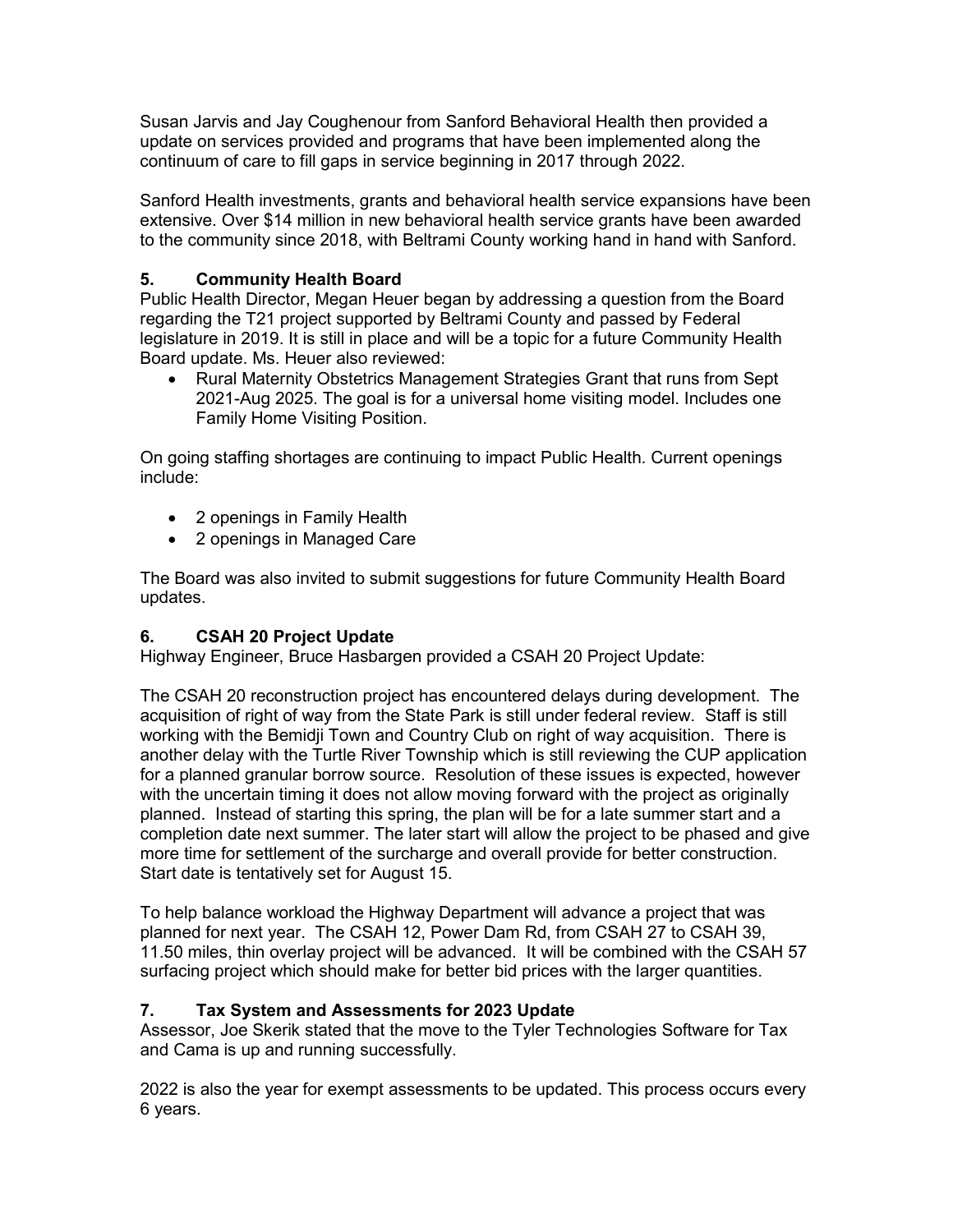2022 Assessments have been set and mailed to residents for the pay year 2023. This has been an unprecedented year, with the largest increases in values the County has ever seen. Ratios for residential properties county wide are at 74.7%; this is affecting property values with some very large increases.

- Ag/Rural lands up about 30%
- Residential and Seasonal up about 25%
- Apartments up 20-25%
- Commercial up 15-20%

The Assessor's Office is expecting more attendance at the Board of Review Meetings that will be held throughout the County this Spring.

#### **8. Public Safety Answering Point (PSAP) Center Staffing Shortage Discussion**

Due to staffing shortages within the Beltrami County 911 PSAP Center, on behalf of PSAP Supervisor/Emergency Management Director Chris Muller, Sheriff Beitel is requesting the Beltrami County Board of Commissioners designate the staffing shortage that the PSAP Center has been experiencing as an extraordinary situation and in doing so;

- 1. Authorize the payment of approved overtime for those hours worked in excess of a normal work week for Supervisor Muller.
- 2. Temporary exemption of maximum PTO accrual of 540 PTO hours to a maximum of 600 PTO hours for Supervisor Muller.
- 3. Temporarily exempt Supervisor Muller from using the minimum required 100 PTO hours annually.

Members of the Board were in support of this item as discussed and included by Resolution on the Consent Agenda.

Sheriff Beitel also spoke to staffing shortages in Corrections Officers and Deputies.

#### **9. Budget Process Improvements**

Administrator, Tom Barry reviewed the recommendations discussed and approved by the Management Team during their after-action review of the FY2022 budget process. This included:

- 1. Start Process Earlier
- 2. Update Budget Worksheet to include 3 yr average and look back
- 3. Develop uniform Case Statement Form
- 4. Administrator budget review prior to finance submission
- 5. Develop uniform budget presentation format
- 6. Management Team meetings/budget discussions prior to budget committee review
- 7. Modify budget committee members
- 8. Provide budget packet info to committee prior to meetings
- 9. Provide a budget committee briefing before process begins

Members of the Board agreed to review this information and discuss at a future Work Session.